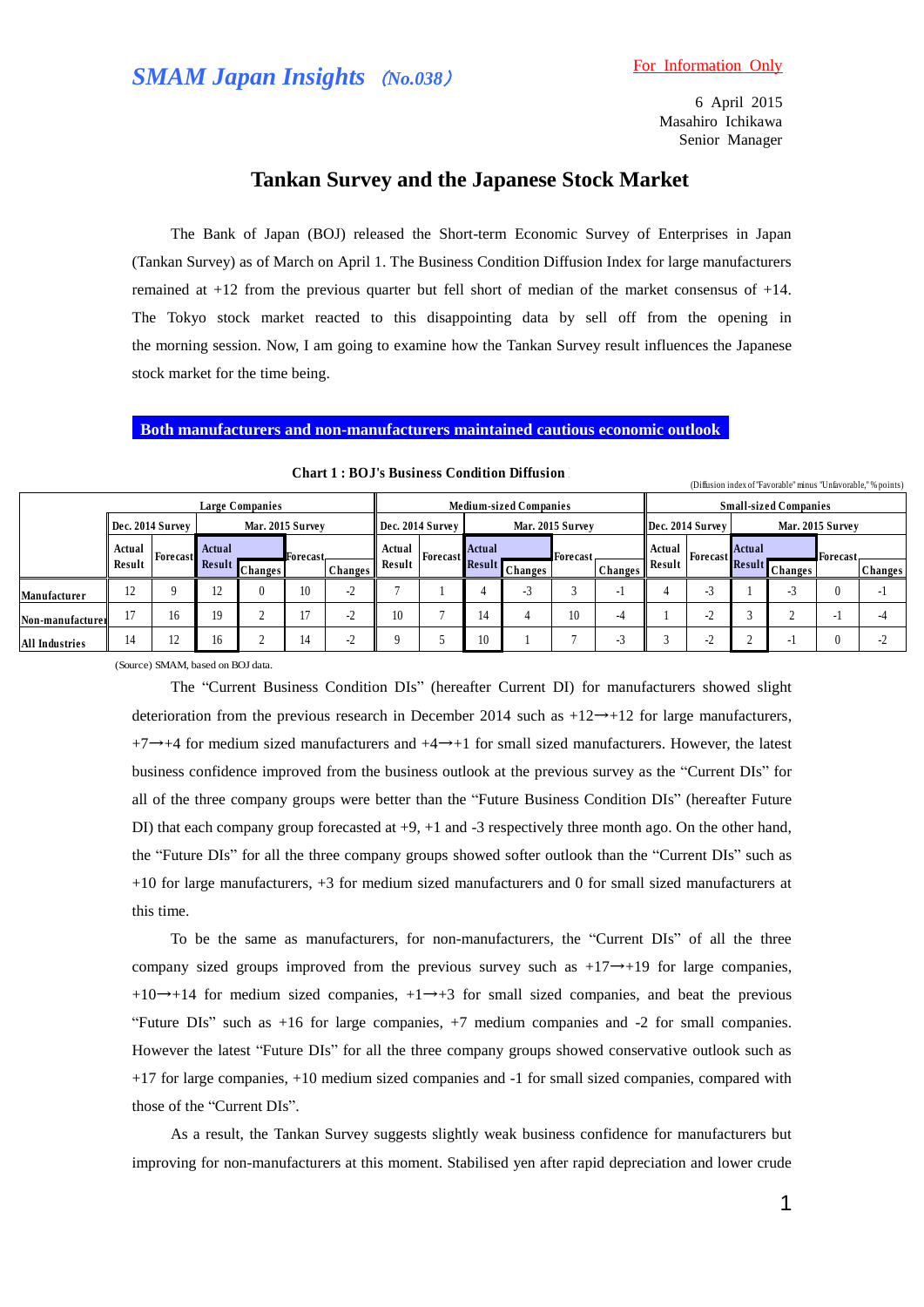oil price seem to be a tailwind for non-manufacturers, however, both manufacturers and non-manufacturers maintain their cautious business outlook for the time being. The planned capital expenditures of all size/industires for the new fiscal year of 2015 were down by -5.0% y-o-y.

## **The impact of latest Tankan Survey to the Japanese stock market is likely limited**

Just after the release of Tankan Survey, Nikkei 225 index fell below 19,000 yen to the lowest of 18,927.95 yen during the day due to the weaker than expected business confidence in the survey. Indeed, the latest survey result suggests conservative future business outlook and soft capital expenditure plan for companies. However, the latest Tankan Survey does not include pessimistic content on the following reasons: i) the business confidence continues improving as the latest "Current DIs" for all size/industries advanced to  $+7$ , ii) job market is tightening as the "Employment Condition DI" continues favourably negative (showing a sign of labour shortage), and iii) upward revision of corporate earnings can be expected for many of high foreign sales manufacturers as the average projected USD/JPY rate of FY2015 (first half: 111.54 yen, second half: 112.07) is much weaker (or stronger JPY) than the prevailing exchange rate.

Nikkei 225 index closed recovering 19,000 yen from the bottom of the day on April 1. The stock market is anticipated to discount negative impact of the Tankan Survey result in the short run and is more likely to be affected by the upcoming events such as scheduled data of Japanese economy, BOJ's Monetary Policy Meetings ( $7<sup>th</sup>$ ,  $8<sup>th</sup>$  and  $30<sup>th</sup>$  of April), BOJ's "Outlook for Economic Activity & Prices" (30<sup>th</sup> of April), US FOMC (28<sup>th</sup> and 29<sup>th</sup> of April), fiscal reform plans of Greece (submitted by 30<sup>th</sup> of April).



The Japanese stock market already showed a sign of overbought as Nikkei 225 index had sharply climbed in March. I therefore do not think it would be a good idea to take further cautious view unnecessarily even if the market went to further correction as the cooling down of such an overheated market is just normal. I believe Japanese stock market still remains in favourable environment as the favourable

supply-demand balance continues as large money inflow comes into the Japanese equity market by raising net exposures of the stocks for pension funds and as more companies are highly likely to take positive corporate action to raise future growth and profitability by spending their cash on hand rather than retaining. The current market seems to have peaked out of the overbought as "Advance-decline ratio"